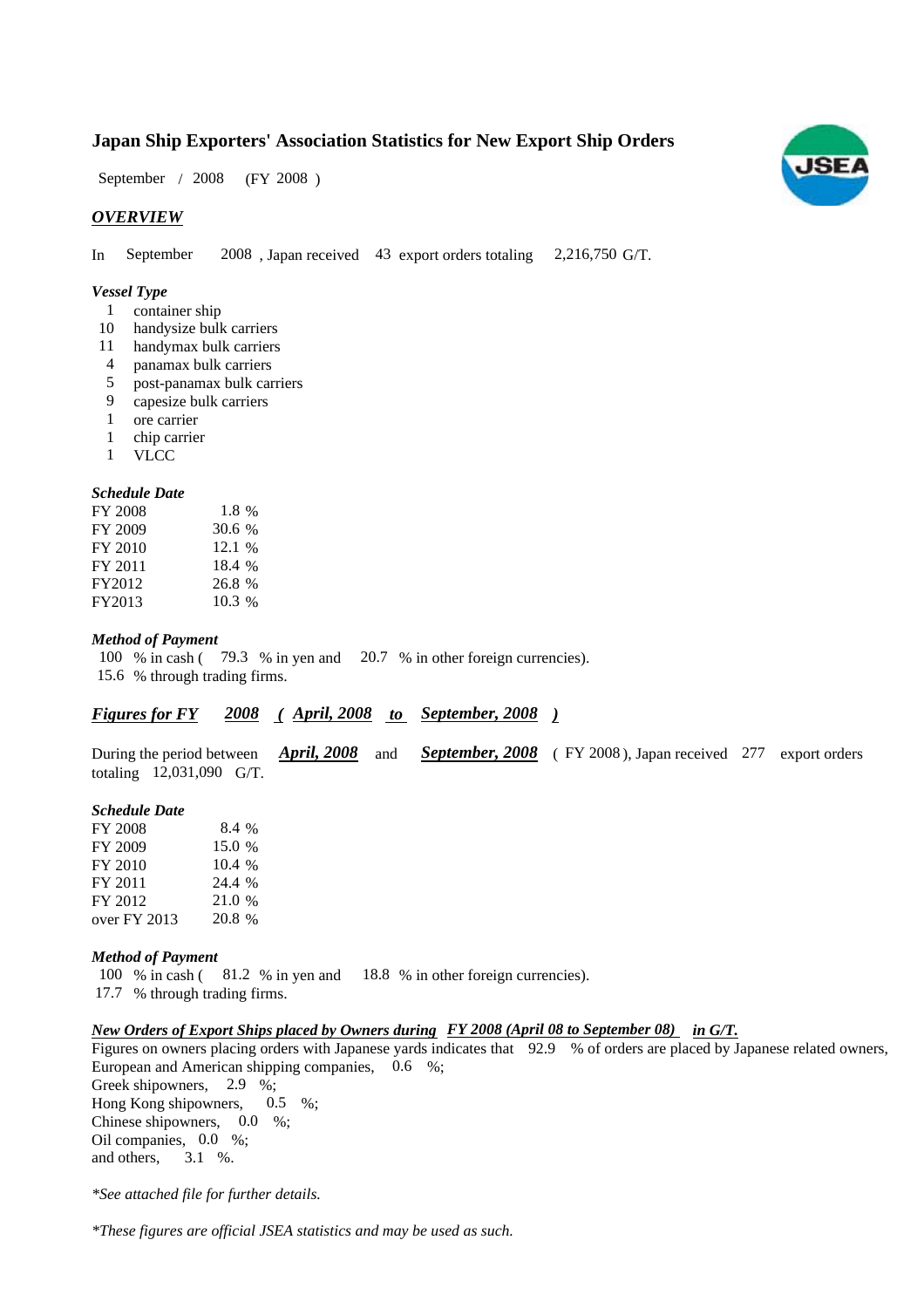# New Export Orders Placed in September 2008 (FY 2008) Based on Fiscal Year

JSEA (October 2008)

| Apr 07 to Mar 08<br>Description |     |            | Apr 08 to May 08 |           | June 2008 |           | <b>July 2008</b> |           | August 2008 |           | September 2008 |           | Apr 08 to Sept 08 |            | Jan 08 to Sept 08 |            |
|---------------------------------|-----|------------|------------------|-----------|-----------|-----------|------------------|-----------|-------------|-----------|----------------|-----------|-------------------|------------|-------------------|------------|
|                                 | No. | G/T        | No.              | G/T       | No.       | G/T       | No.              | G/T       | No.         | G/T       | No.            | G/T       | No.               | G/T        | N <sub>o</sub>    | G/T        |
| <b>General Cargos</b>           | 37  | 2,501,450  |                  | 185,380   |           | 30,600    |                  | 407,400   |             |           |                | 72,000    |                   | 695.380    |                   | 1,008,880  |
| <b>Bulk Carriers</b>            | 468 | 22,185,949 | 59               | 2,374,800 | 48        | .894,360  | 53               | 1,758,040 | 36          | 1,592,100 | 41             | 1,984,450 | 2371              | 9,603,750  | 343               | 14,927,290 |
| Tankers                         |     | 2,708,809  |                  | 397.240   |           | 425,400   |                  | 417,520   |             | 331,500   |                | 160,300   | 26                | 1,731,960  |                   | 2,114,320  |
| Combined Carriers               |     |            |                  |           |           |           |                  |           |             |           |                |           |                   |            |                   |            |
| <b>Others</b>                   |     |            |                  |           |           |           |                  |           |             |           |                |           |                   |            |                   |            |
| Total                           | 576 | 27.396.208 | 66               | 2,957,420 | 61        | 2,350,360 | 67               | 2,582,960 | 40          | 1,923,600 | 43             | 2,216,750 | 277               | 12,031,090 | 405               | 18,050,490 |
| FY 2007/FY2006 (%)              |     | $*124.3$   |                  | 103.4     |           | 140.0     |                  | 83.3      |             | 77.5      |                | 110.4     |                   | 99.2       |                   | $** 116.6$ |
| In CGT                          |     | 12,244,284 |                  | 1,331,171 |           | ,183,961  |                  | .267,220  |             | 805,702   |                | 910,565   |                   | 5,498,619  |                   | 8,184,016  |

*Figures for shipbuilding orders of 500 G/T and over for export as steel vessels placed with JSEA members are covered.*

\*FY 2007/FY2006

\*\*Calendar Year 2008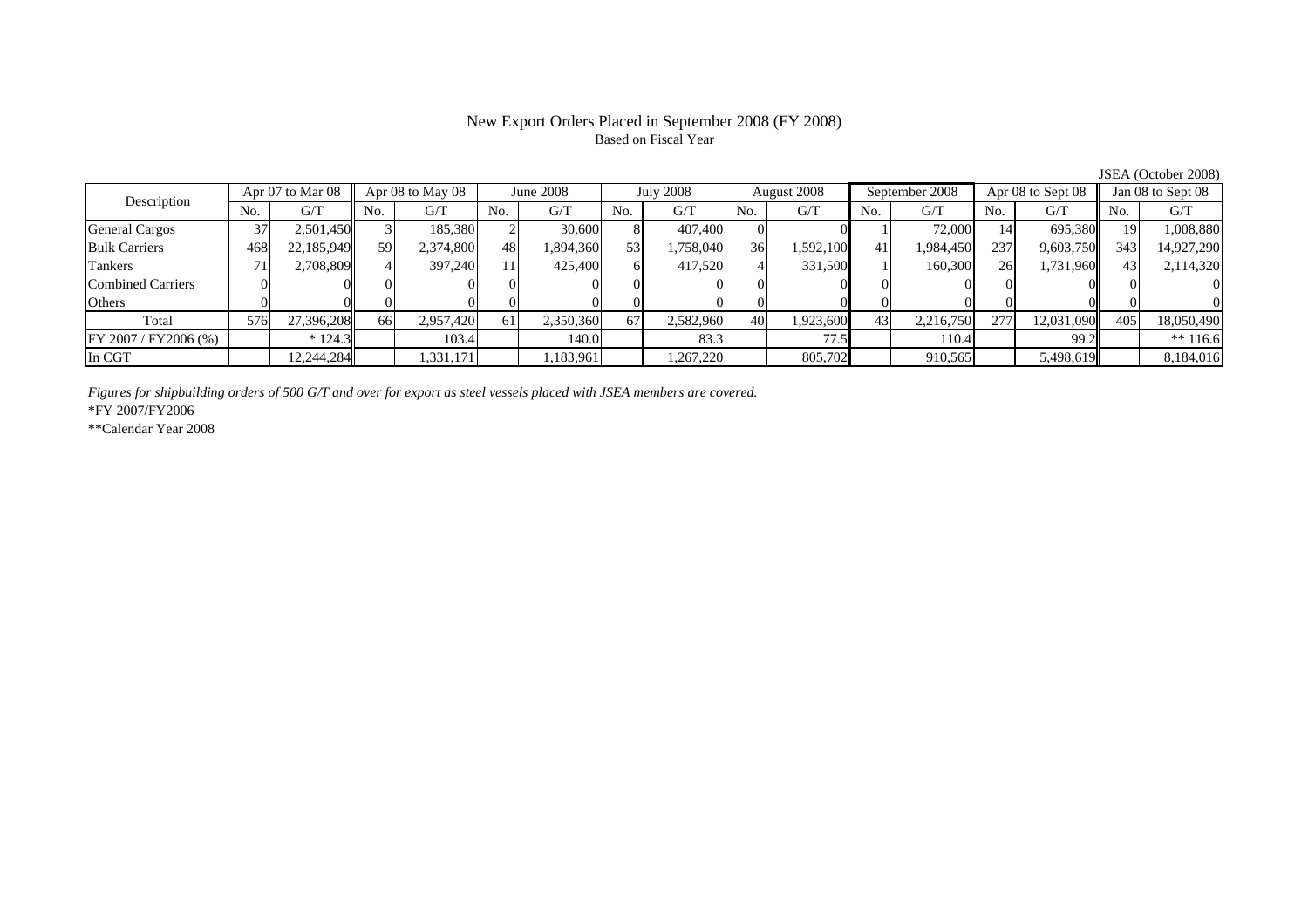### Export Ships Delivered in September 2008 (FY 2008) Based on Fiscal Year

No. I G/T II No. I G/T II No. I G/T II No. I G/T G/T II No. I G/T II No. I G/T II No. I G/T II No. I G/T II No  $G/T$ General Cargos ( 42 1,924,092 6 71,072 2 24,808 5 281,861 2 44,619 2 78,712 17 501,072 31 1,217,058 Bulk Carriers 203 8,514,614 27 1,169,737 21 801,593 14 716,016 21 874,753 14 604,424 97 4,166,523 160 6,583,259 Tankers | 86 4,992,122 11 559,063 5 206,254 7 211,259 4 121,289 11 577,899 38 1,675,764 67 3,689,341 Combined Carriers 0 0 0 0 0 0 0 0 0 0 0 0 0 0 0 0Others 0 0 1 7,000 0 0 0 0 0 0 0 0 1 7,000 1 7,000 Total 331 15,430,828 45 1,806,872 28 1,032,655 26 1,209,136 27 1,040,661 27 1,261,035 153 6,350,359 259 11,496,658 FY 2007 / FY2006 (%) \* 96.7 102.6 69.1 68.5 132.3 118.1 92.4 \*\* 100.9 In CGT | | 7,473,807 || | 905,897 | | 506,741 | | 611,929 | | 487,960 | | 635,957 | | 3,148,484 | | 5,581,216 Apr 08 to May 08 June 2008 July 2008 Description Apr 07 to Mar 08 Apr 08 to May 08 June 2008 July 2008 August 2008 September 2008 Apr 08 to Sept 08 Jan 08 to Sept 08

*Deliveries of new shipbuilding orders of 500 G/T and over for export as steel vessels placed with JSEA members are covered.*

\*FY 2007/FY2006

\*\*Calendar Year 2008

JSEA (October 2008)